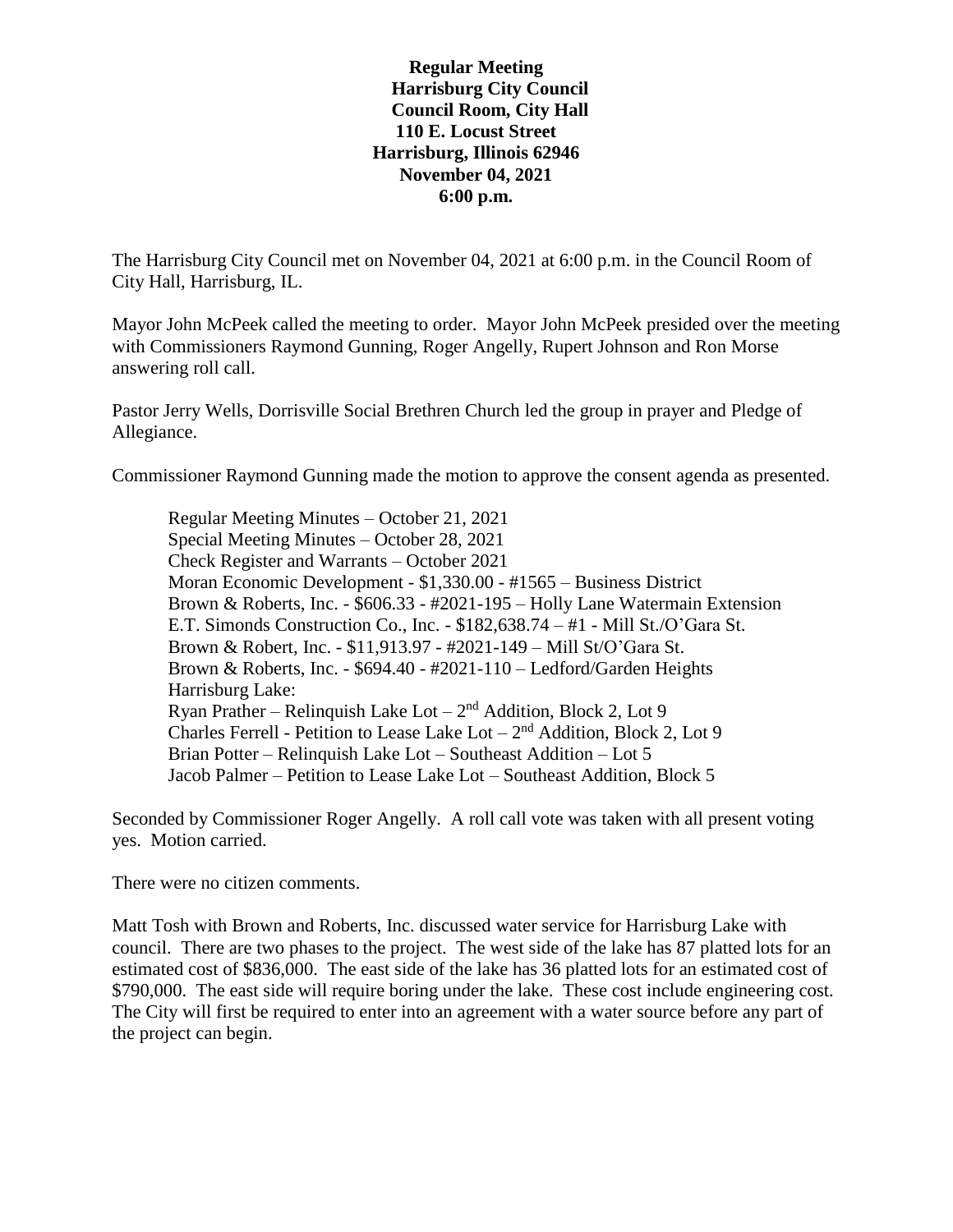There have been no discussions will any water sources as of now. There was a group discussion regarding funding, water supply, size of lines, and grant eligibility. No action was taken until further research can be done.

Justin Dartt, CPA from Dartt and Company gave an update on the FY20 audit he is currently working on. He is making progress, but this will be a slow process. He thanked the current staff for their help in getting the audit information to him. He stated this issue did not happen overnight, and it will take a little time to get the audit finished. He is hopeful to have it completed by January 2021.

Mayor John McPeek presented the upcoming 2022 council dates. The dates will be published accordingly. Commissioner Roger Angelly made the motion to approve the 2022 Council dates as presented. Seconded by Commissioner Raymond Gunning. A roll call vote was taken with all present voting yes. Motion carried.

Mayor John McPeek stated a portion of the audio from Executive Session from September 19, 2019 will be released. Commissioner Roger Angelly made the motion to release a portion of the audio from the September 19, 2019 Executive Session. Seconded by Commissioner Ron Morse. A roll call vote was taken with all present voting yes. Motion carried.

Commissioner Ron Morse made the motion to appoint Karee Jackson as the City Treasurer retroactive to November 01, 2021 with an annual salary of \$75,000.00 Seconded by Commissioner Roger Angelly. A roll call vote was taken with all present voting yes. Motion carried.

Commissioner Ron Morse made the motion to authorize the City Clerk to advertise for the position of Deputy Treasurer. All resumes and applications must be submitted to the City Clerk no later than November 12, 2021 by 3:00 p.m. Seconded by Commissioner Raymond Gunning. A roll call vote was taken with all present voting yes. Motion carried.

Commissioner Raymond Gunning stated he and Mayor John McPeek met with Jonathan Russell from the Saline County Board to discuss and review the lease renewal. The lease will remain the same at \$3750.00 per month for a three-year term. Commissioner Rupert Johnson would like to see the Police Department in their own building in the future.

Commissioner Raymond Gunning made the motion to authorize Mayor McPeek and the City Clerk to sign the lease agreement between City of Harrisburg and Saline County for the Harrisburg Police Department. Seconded by Commissioner Rupert Johnson. A roll call vote was taken with all present voting yes. Motion carried.

Commissioner Rupert Johnson would like to see lights installed on Mill Street. It will cost \$715.00 to install four lights and then a monthly fee of roughly \$7.00 per light per month. Commissioner Rupert Johnson made the motion to install four lights on Mill Street with Ameren CIPS. Seconded by Commissioner Raymond Gunning. A roll call vote was taken with all present voting yes. Motion carried.